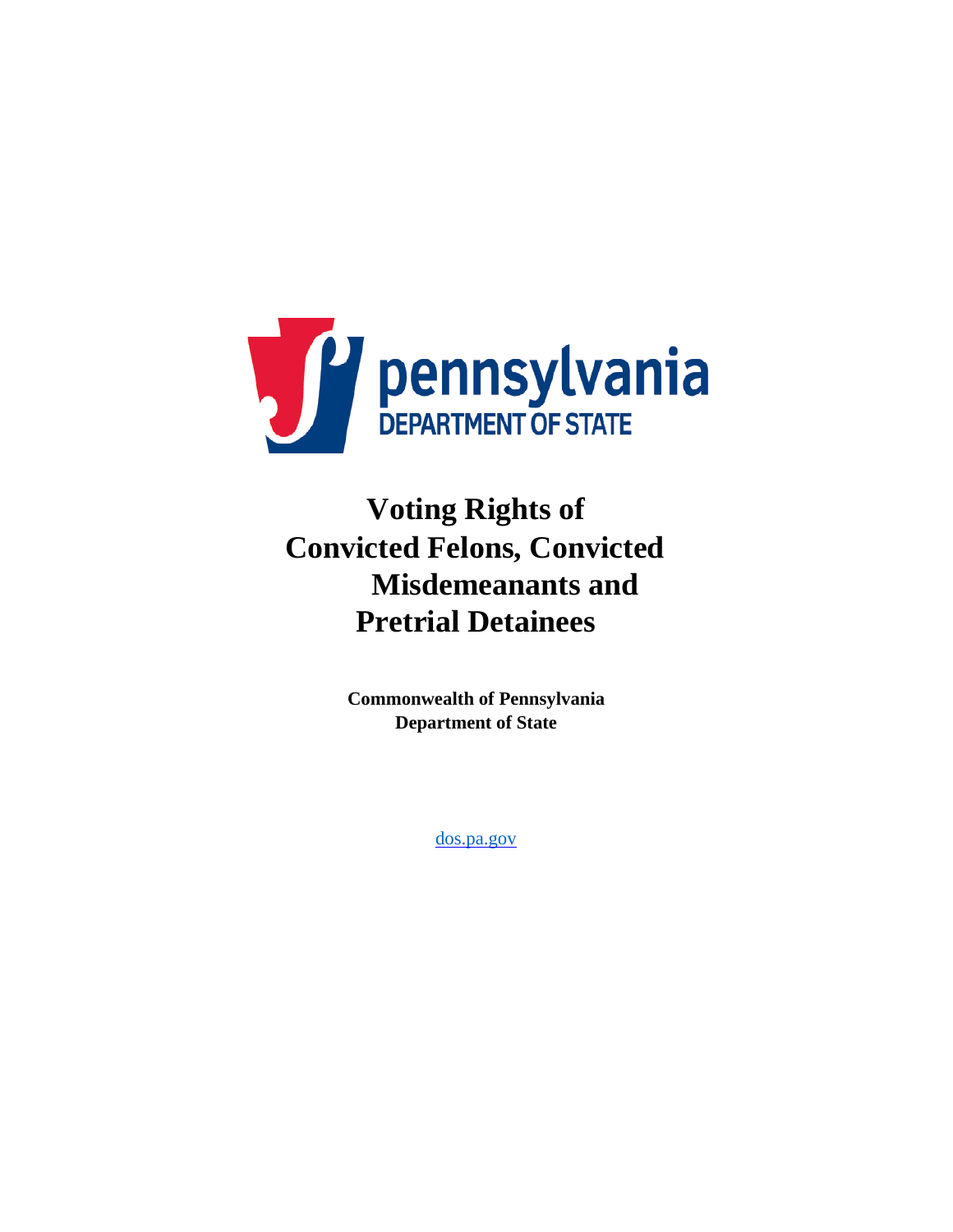## **WHO CAN REGISTER AND VOTE?**

You may register and vote if you hold citizenship in the United States for at least one month before the next election; are a Pennsylvania resident and resided in your election district for at least 30 days before the next election; and will be at least 18 years of age on the day of the next election. If you meet the above qualifications, you can register and vote if you:

- Are a **pretrial detainee** confined in a penal institution awaiting trial on charges of a felony or a misdemeanor;
- Are **convicted of a misdemeanor** and are confined in a penal institution;
- **Were released (or will be released by the date of the next election)** from a correctional facility or community confinement facility upon completion of your term of incarceration for conviction of a misdemeanor or a felony;
- Are on **probation** or **released on parole**;
- Are a **parolee living in a community confinement center** (except for state intermediate punishment (SIP) inmates);
- Are under **house arrest (home confinement)**, regardless of conviction status or the status of the conditions of confinement.

# **WHO CANNOT REGISTER AND VOTE?**

You are not eligible to register and vote if you:

- Are currently confined in a penal institution for conviction of a felony (even if you are also incarcerated for one or more misdemeanor offenses) and will not be released from confinement before the next election;
- Are in a community confinement facility or other alternative correctional facility for conviction of a felony and will not be released before the date of the next election;
- Were convicted of violating any provision of the Pennsylvania Election Code within the last four years.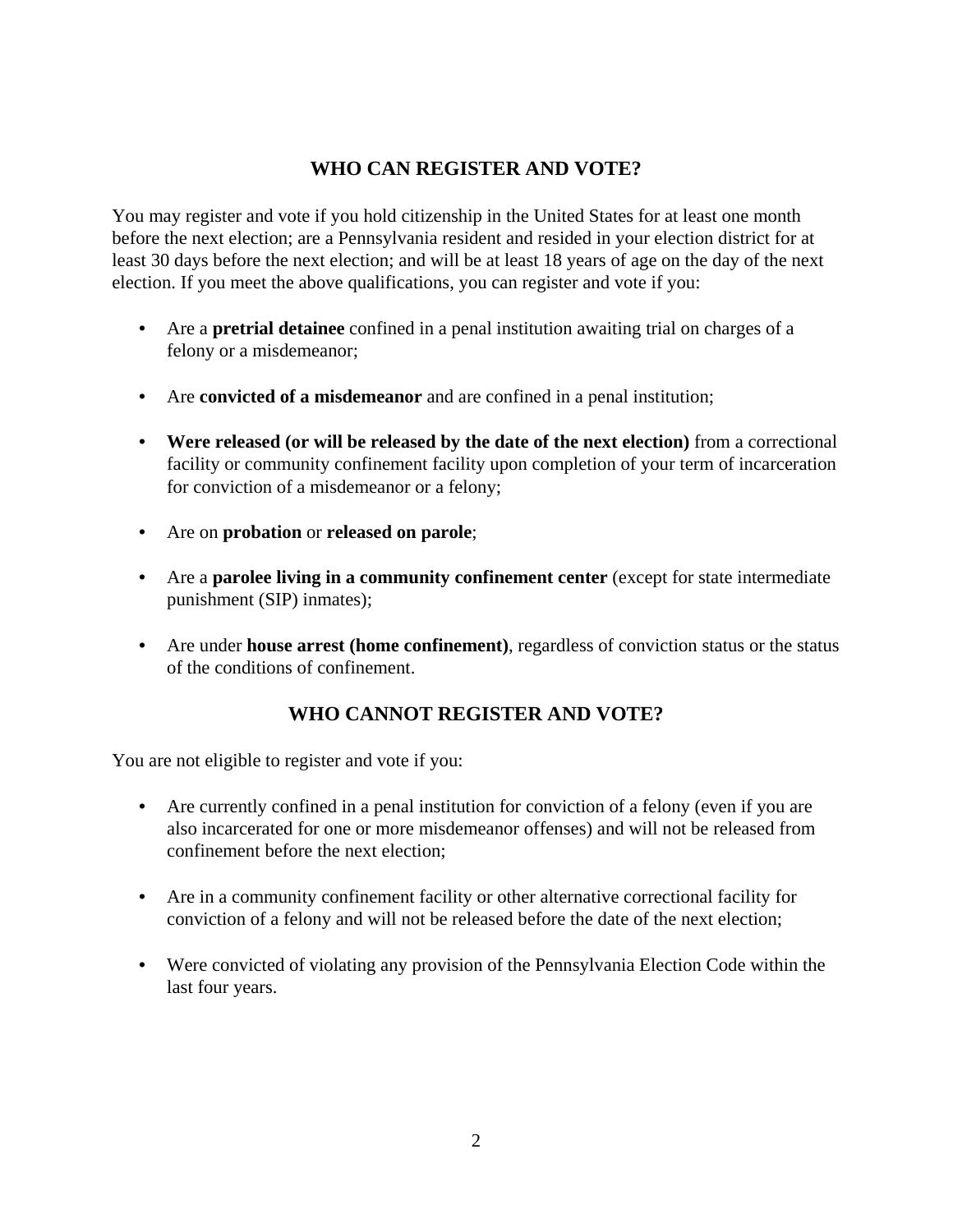## **WHERE DO YOU REGISTER?**

If you are in a penal institution, your residence for voter registration is:

- The last place you registered to vote before confinement in a penal institution; or
- Your last known address before confinement; or
- A new residence established while confined (for example, if your spouse establishes a new residence where you intend to reside upon your release from confinement).

A penal institution or community confinement facility **cannot** be your residence address for registering to vote; however, you may use those locations for your mailing address.

# **HOW CAN YOU REGISTER TO VOTE?**

If you are qualified to register to vote you may apply to register:

- Online. You may visit and submit online voter registration applications at [register.votespa.com;](http://www.register.votespa.com/)
- Print. Download and print the voter registration application from the Department of State's website at [register.votespa.com.](http://www.register.votespa.com/)
- Mail. You can obtain a voter registration application by contacting your county board of elections.
- Phone. You may also request a voter registration mail application over the phone by calling the Department of State at 1-887-VOTESPA (1-887-868-3772).

## **IMPORTANT INFORMATION FOR REGISTRANTS WHO ARE CONFINED IN A PENAL INSTITUTION**

If you are currently confined in a penal institution for the conviction of a misdemeanor **only** or if you are awaiting trial, you must register from your last known address before confinement or an address (other than the penal institution) that you have established as your permanent residence.

If you were registered to vote before being confined, your residence is the address where you were last registered before confinement; or the address (other than the penal institution) that you established as your residence address; or the address you established as your permanent address.